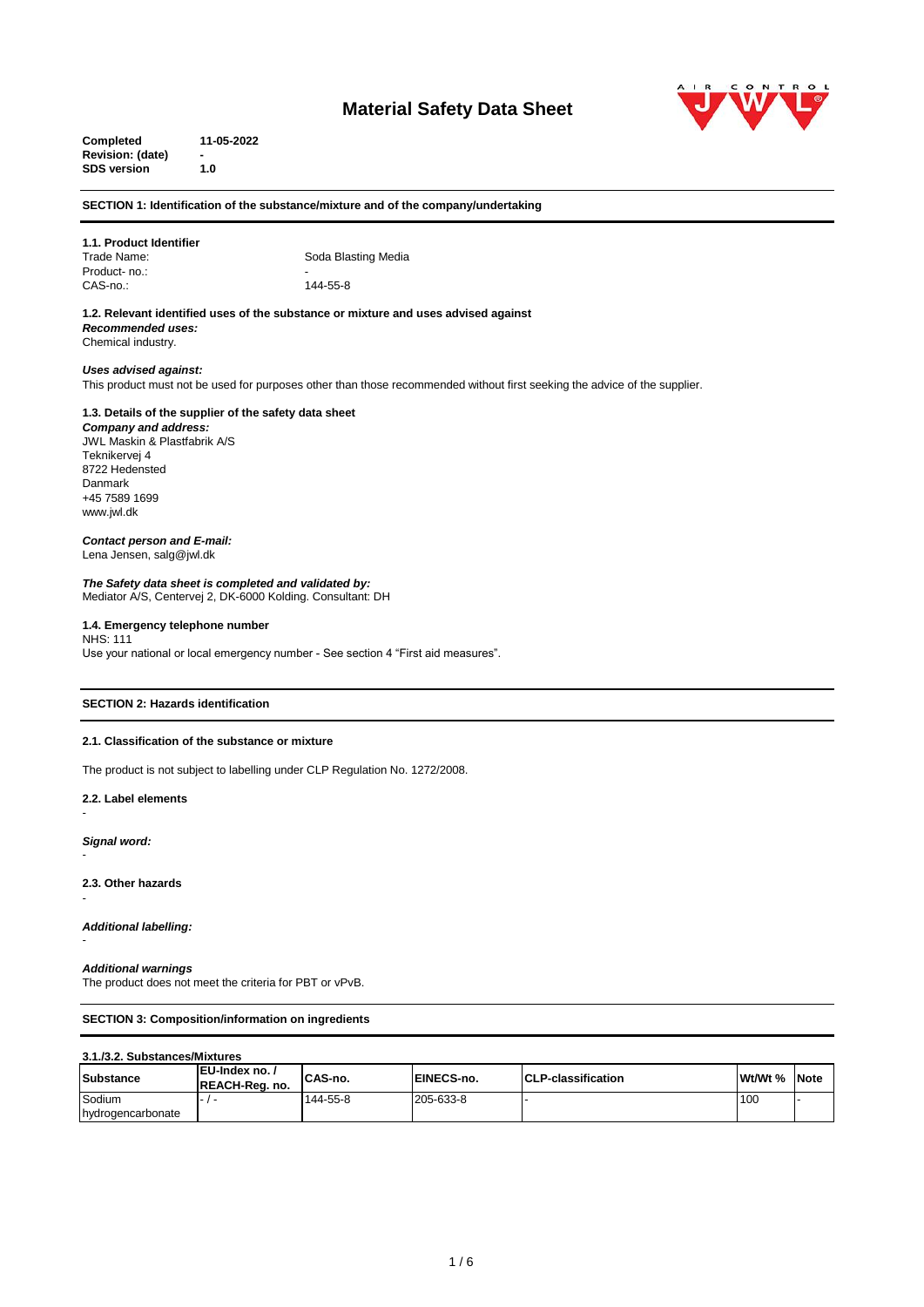

## **SECTION 4: First aid measures**

#### **4.1. Description of first aid measures**

*Inhalation:*  In case of discomfort: Seek fresh air. Seek medical advice in case of discomfort.

#### *Ingestion:*

Wash out mouth thoroughly and drink 1-2 glasses of water in small sips. Seek medical advice in case of persistent discomfort.

#### *Skin contact:*

Remove contaminated clothing. Wash the skin thoroughly with water and continue washing for a long time. Seek medical advice in case of persistent discomfort.

#### *Eye contact:*

Flush with water (preferably using eye wash equipment) until irritation subsides. Seek medical advice if symptoms persist.

#### *Additional information:*

When obtaining medical advice, show the safety data sheet or label.

#### **4.2. Most important symptoms and effects, both acute and delayed**

May cause slight irritation to the skin and eyes.

## **4.3. Indication of any immediate medical attention and special treatment needed**

Show this safety data sheet to the doctor in attendance.

#### **SECTION 5: Firefighting measures**

#### **5.1. Extinguishing media**

Surrounding fire: Extinguish with powder, foam, carbon dioxide or water mist. Do not use water stream, as it may spread the fire.

#### **5.2. Special hazards arising from the substance or mixture**

The product is not directly flammable. Avoid inhalation of vapour and fumes – seek fresh air. Exposure to decomposition products may cause a health hazard.

#### **5.3. Advice for firefighters**

If there is a risk of exposure to vapour and flue gases, a self-contained breathing apparatus must be worn.

## **SECTION 6: Accidental release measures**

#### **6.1. Personal precautions, protective equipment and emergency procedures**

See section 8 for type of protective equipment. Avoid breathing.

#### **6.2. Environmental precautions**

Avoid unnecessary release to the environment.

#### **6.3. Methods and material for containment and cleaning up**

Sweep up/collect spills for possible reuse or transfer to suitable waste containers.

#### **6.4. Reference to other sections**

See section 8 for type of protective equipment. See section 13 for instructions on disposal.

#### **SECTION 7: Handling and storage**

#### **7.1. Precautions for safe handling**

See section 8 for information about precautions for use and personal protective equipment. Use the product under well-ventilated conditions. Running water and eye wash equipment should be available.

#### **7.2. Conditions for safe storage, including any incompatibilities**

The product should be stored safely, out of reach of children and away from food, animal feeding stuffs, medicines, etc. Keep in tightly closed original packaging. Store in a dry area. Storage temperature: < 35 °C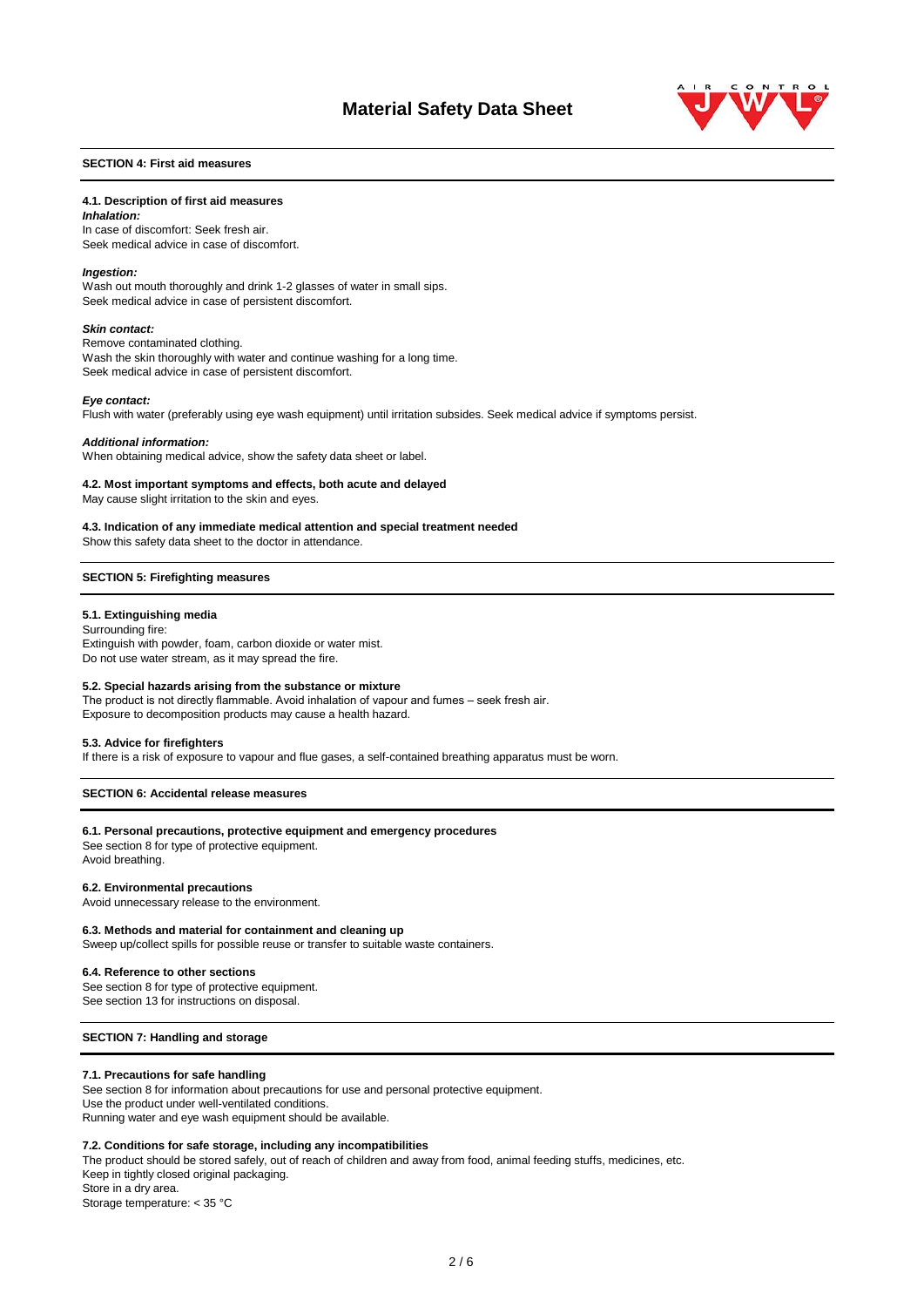# **Material Safety Data Sheet**



## **7.3. Specific end use(s)**

See application section 1.

#### **SECTION 8: Exposure controls/personal protection**

#### **8.1. Control parameters**

Occupational exposure limits according to EH40/2005 Workplace exposure limits (Fourth Edition 2020):

#### **DNEL/PNEC-values:**

No data.

-

**8.2. Exposure controls** There are no exposure scenarios for this product.

#### *Appropriate engineering controls:*

Wear the personal protective equipment specified below. Wash hands before breaks, before using restroom facilities, and at the end of work.

## *Respiratory protection:*

In case of insufficient ventilation, wear respiratory protective equipment with P2 filter.

#### *Hand protection:*

Recommended: Wear protective gloves made of nitrile rubber.

## *Eye/face protection:*

Wear safety goggles if there is a risk of dust contact with eyes.

#### *Skin protection:*

Generally not required.

#### *Environmental exposure controls:*

Ensure compliance with local regulations for emissions.

## **SECTION 9: Physical and chemical properties**

| 9.1. Information on basic physical and chemical properties     |                  |
|----------------------------------------------------------------|------------------|
| Physical state:                                                | Powder           |
| Colour:                                                        | White            |
| Odour:                                                         | Odourless        |
| Melting point/ Freezing Point (°C):                            |                  |
| Boiling point or initial boiling point and boiling range (°C): |                  |
| Flammability:                                                  |                  |
| Lower and upper explosion limit (vol-%):                       |                  |
| Flash point $(^{\circ}C)$ :                                    |                  |
| Auto-ignition temperature (°C):                                |                  |
| Decomposition temperature (°C):                                | 50               |
| pH:                                                            | 8.6(5%)          |
| Kinematic viscosity (mm2/s):                                   |                  |
| Solubility:                                                    | Soluble in water |
| Partition coefficient n-octanol/water (log value)              |                  |
| Vapour pressure:                                               |                  |
| Density and/or relative density:                               | 2.159 @ 25 °C    |
| Relative vapour density:                                       |                  |
| Particle characteristics:                                      |                  |
|                                                                |                  |

**9.2. Other information** None.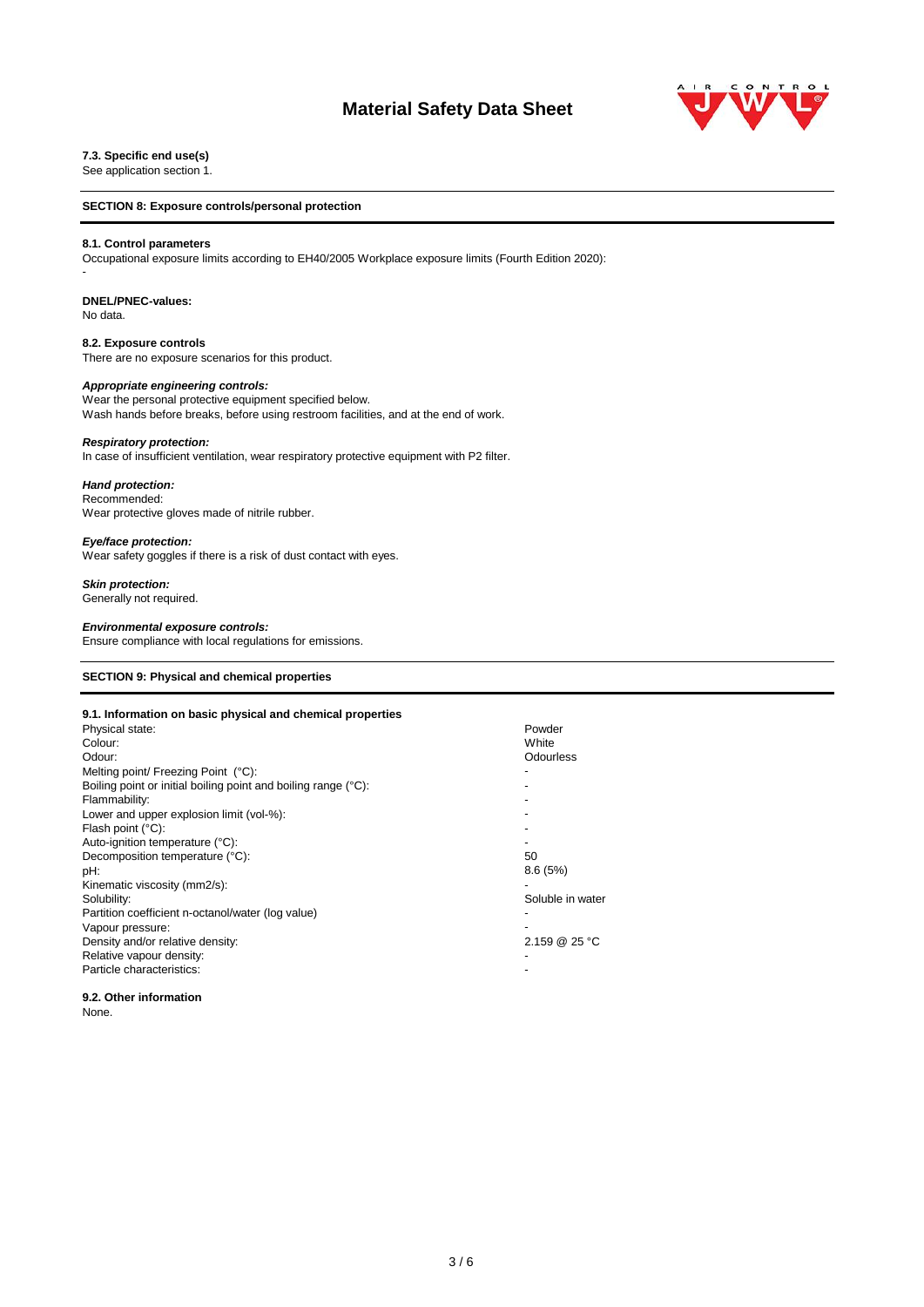

## **SECTION 10: Stability and reactivity**

#### **10.1. Reactivity**

Reacts with strong acids.

#### **10.2. Chemical stability**

The product is stable when used in accordance with the supplier's directions.

## **10.3. Possibility of hazardous reactions**

None known.

**10.4. Conditions to avoid** Avoid heating and contact with ignition sources.

## **10.5. Incompatible materials**

Avoid contact with metals. Avoid contact with strong acids.

#### **10.6. Hazardous decomposition products**

No special precautions regarding contact with other materials at the recommended storage conditions.

#### **SECTION 11: Toxicological information**

**11.1. Information on hazard classes as defined in Regulation (EC) No 1272/2008**

#### *Acute toxicity:*

| Based on the existing data, the classification is not met. |            |                |              |                   |
|------------------------------------------------------------|------------|----------------|--------------|-------------------|
| <b>Substance</b>                                           | exposure   | <b>Species</b> | Test         | Result            |
| Sodium                                                     | Oral       | Rat            | LD50         | $>$ 4000 mg/kg bw |
| Sodium                                                     | Inhalation | Rat            | LC50/4 Hours | > 4.74 mg/L air   |

#### *Skin corrosion/irritation:*

May irritate the skin – may cause reddening.

#### *Serious eye damage/irritation:*

May cause mechanical irritation.

#### *Respiratory or skin sensitisation:*

Based on the existing data, the classification is not met.

# Based on the existing data, the classification is not met.

*Germ cell mutagenicity:*

*Carcinogenicity:* Based on the existing data, the classification is not met.

#### *Reproductive toxicity:*

Based on the existing data, the classification is not met.

#### *STOT-single exposure:*

Inhalation of dust may cause irritation to the upper airways.

#### *STOT-repeated exposure:*

Based on the existing data, the classification is not met.

## *Aspiration hazard:*

Based on the existing data, the classification is not met.

#### *11.2. Information on other hazards*

Test data are not available.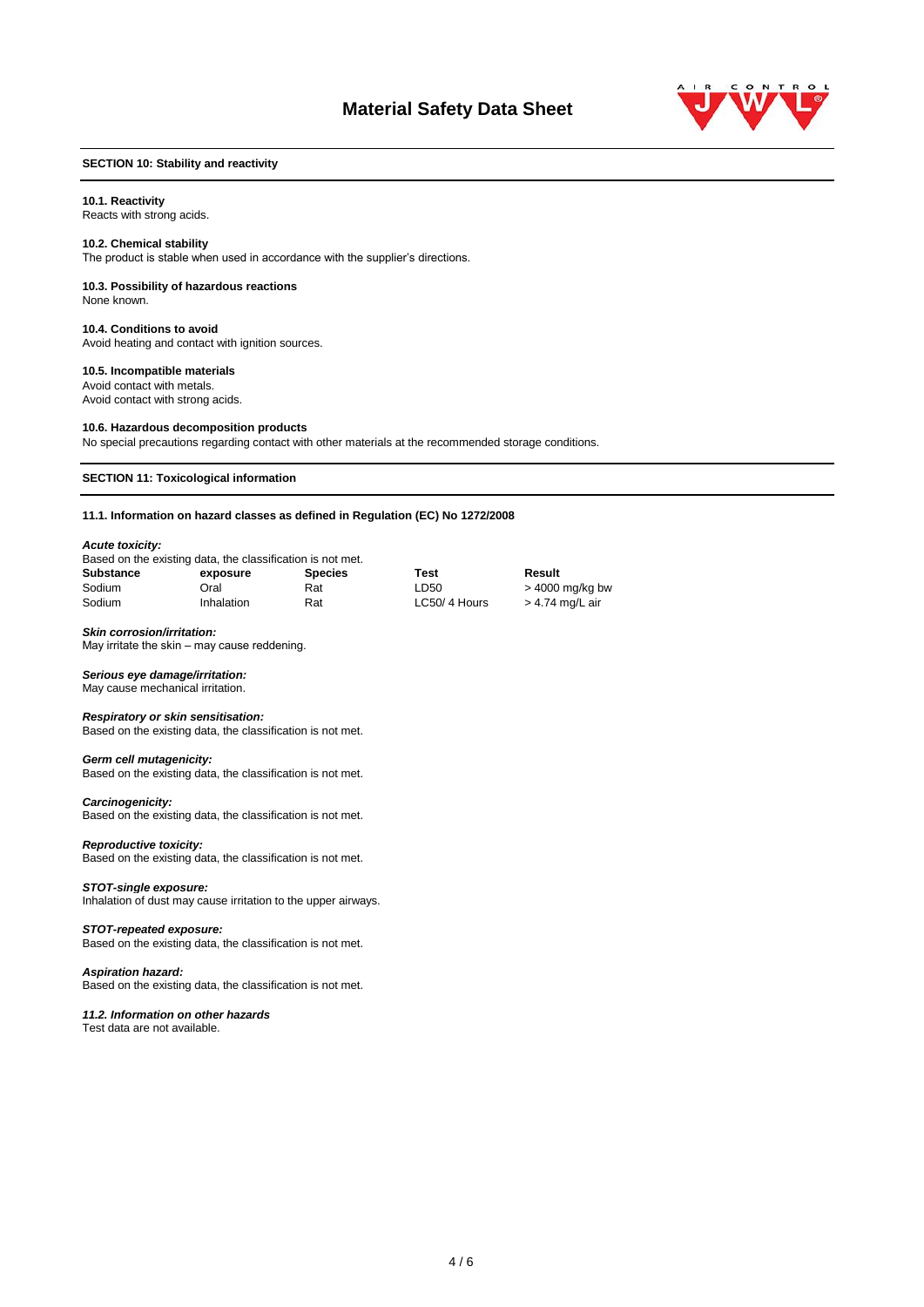# **Material Safety Data Sheet**



## **SECTION 12: Ecological information**

| 12.1. Toxicity<br><b>Substance</b><br>Sodium<br>Sodium                                              | <b>Test duration</b><br>96 Hours<br>48 Hours | <b>Species</b><br>Fish<br>Daphnia | Test<br>LC50<br>EC <sub>50</sub> | Result<br>7100 mg/L<br>4100 mg/L |
|-----------------------------------------------------------------------------------------------------|----------------------------------------------|-----------------------------------|----------------------------------|----------------------------------|
| 12.2. Persistence and degradability<br><b>Substance</b>                                             | <b>Biodegradability</b>                      | Test                              |                                  | Result                           |
| No data.                                                                                            |                                              |                                   |                                  |                                  |
| 12.3. Bioaccumulative potential<br><b>Substance</b>                                                 | <b>Potential</b><br>bioaccumulation          | LogPow                            |                                  |                                  |
| No data.                                                                                            |                                              |                                   |                                  |                                  |
| 12.4. Mobility in soil<br>Test data are not available.                                              |                                              |                                   |                                  |                                  |
| 12.5. Results of PBT and vPvB assessment<br>The product does not meet the criteria for PBT or vPvB. |                                              |                                   |                                  |                                  |
| 12.6. Endocrine disrupting properties<br>Test data are not available.                               |                                              |                                   |                                  |                                  |
| 12.7. Other adverse effects<br>None.                                                                |                                              |                                   |                                  |                                  |

## **SECTION 13: Disposal considerations**

#### **13.1. Waste treatment methods**

The product is not classified as hazardous waste according to Waste Management. Disposal of spillage and waste via the municipal waste collection service with the specifications below is recommended.

| <b>EWC-Code</b> | <b>Description</b>                                                               |  |
|-----------------|----------------------------------------------------------------------------------|--|
| 16 05 09        | Discarded chemicals other than those mentioned in 16 05 06, 16 05 07 or 16 05 08 |  |

#### *Specific labelling:*

-

## *Contaminated packaging:*

Empty packaging and residues must be disposed of through the municipal waste collection service for hazardous waste.

## **SECTION 14: Transport information**

The product is not covered by the rules for transport of dangerous goods by road and sea according to ADR, IMDG and IATA.

**14.1 -14.4. ADR** -

**IMDG/IATA**

-

-

-

**14.5. Environmental hazards**

**14.6. Special precautions for user**

**14.7. Maritime transport in bulk according to IMO instruments** Not relevant.